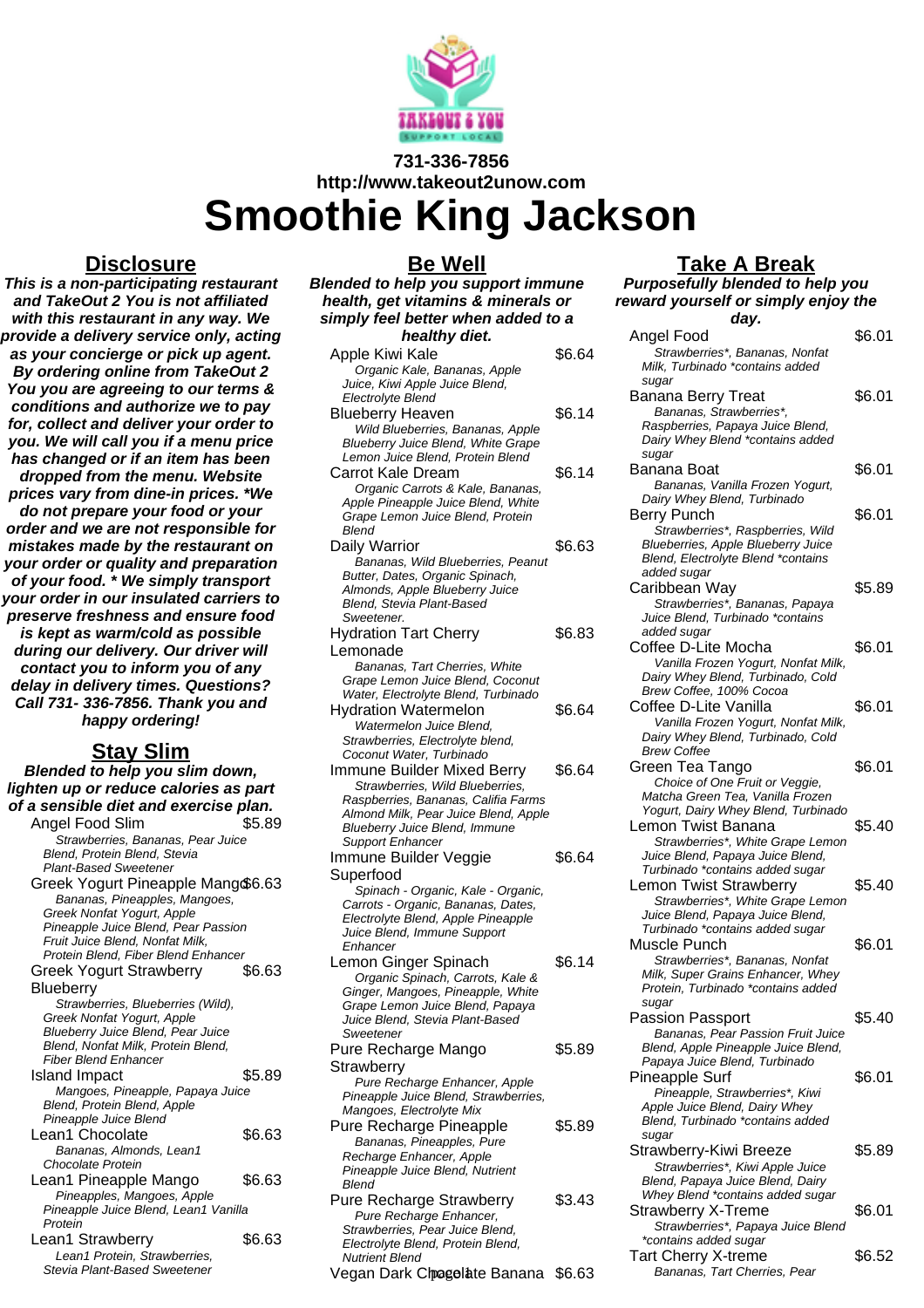Lean1 Vanilla  $$6.63$ Lean1 Protein, Bananas, Almonds MangoFest \$5.89 Mangoes, Apple Pineapple Juice Blend, Papaya Juice Blend Metabolism Boost Banana Passionfruit \$6.64 Bananas, Pear Passion Fruit juice blend, Papaya Juice blend, Gladiator Protein, Protein Blend, Fiber blend enhancer, Metabolism Boost Enhancer Metabolism Boost Mango Ginger \$6.64 Mangoes, Organic Ginger, Organic Spinach, Bananas, Metabolism Boost Enhancer, Gladiator Protein Vanilla, Fiber Blend, White Grape Lemon Juice Blend, Protein Blend Enhancer Contains naturally derived caffeine Metabolism Boost Strawberry \$6.64 Pineapple Strawberries, Pineapple, Metabolism Boost Enhancer, Gladiator Protein, Fiber Blend, Kiwi Apple Juice Blend, Protein Blend. The Shredder Chocolate \$6.64 Gladiator Protein, Protein Blend, Diet Down Enhancer, 100% Cocoa The Shredder Strawberry \$5.89 Gladiator Protein, Protein Blend, Diet Down Enhancer, Strawberries, Pear Juice Blend The Shredder Vanilla  $$6.64$ Gladiator Protein, Protein Blend, Diet Down Enhancer Slim-N-Trim Blueberry \$6.63 Apple Blueberry Juice Blend, Blueberries (Wild), Protein Blend, Lean1 Vanilla Protein, Gladiator Protein Vanilla, Stevia Plant-Based Sweetener, Fiber Blend Enhancer Slim-N-Trim Chocolate \$6.63 Protein Blend, Gladiator Protein, Lean1 Protein, Fiber Blend Enhancer, 100% Cocoa, Bananas, Nonfat Milk, Stevia Plant-Based **Sweetener** The Shredder Strawberry \$5.89 Gladiator Protein, Protein Blend, Diet Down Enhancer, Strawberries, Pear Juice Blend Slim-N-Trim Vanilla  $$6.63$ Protein Blend, Gladiator Protein, Lean1 Protein, Fiber Blend Enhancer, Bananas, Stevia Plant-Based Sweetener Slim-N-Trim Veggie  $$6.63$ Protein Blend, Gladiator Protein, Lean1 Protein, Fiber Blend Enhancer, Organic Spinach, Kale, & Ginger, Bananas, Mangoes, Apple Pineapple Juice Blend **NEW! Snacks** Banana Chips 63.68

| Crunchy slices of banana<br><b>Greek Yogurt Pretzels</b> | \$3.68 |
|----------------------------------------------------------|--------|
| Yogurt covered pretzels                                  |        |
| <b>Greek Yogurt Trail Mix</b>                            | \$3.68 |
| A blend of yogurt covered nuts and<br>dried fruits       |        |
| Milk Chocolate Almonds<br>Chocolate covered almonds      | \$3.68 |
| Natures Blend                                            | \$3.68 |
| A blend of nuts and dried fruit                          |        |
| Good Health Peanut Butter                                | \$3.68 |
| Pretzels                                                 |        |
| Baked pretzel bites filled with<br>creamy peanut butter  |        |
| Smoothie King Bottled Water, \$1.46<br>16.9oz            |        |
|                                                          |        |

Sunwarrior Organic Plant-Based Protein, 100% Cocoa, Bananas, Wild Blueberries, Dates Vegan Mango Kale **\$6.63** Sunwarrior Organic Plant-Based Protein, Mangoes, Organic Kale, Bananas, Apple Pineapple Juice Blend, Apple Juice, Almonds Vegan Mixed Berry \$6.64 Strawberries, Blueberries, Raspberries, Banana, Apple Blueberry Juice, Pear Juice, Califia Farms Oat Milk, Super Grains, Sunwarrior Organic Plant-based Protein Vegan Nutty Super Grain \$6.64 Sunwarrior Organic Plant-Based Protein, Peanut Butter, Bananas, Califia Farms Almond Milk, Apple Juice, Super Grains Enhancer, 100% Cocoa Vegan Pineapple Spinach \$6.63

Sunwarrior Organic Plant-Based Protein, Pineapple, Organic Spinach, Bananas, Apple Pineapple Juice Blend, Organic Carrots, White Grape Lemon Juice Blend, Almonds, Stevia Plant-Based Sweetener

#### **Get Fit Blended to help you get toned, build muscle, last longer or recover faster when added to your fitness regimen.** The Activator Blueberry **Strawberry** \$6.63 Gladiator Protein, Coconut Water, Strawberries, Wild Blueberries, Apple Blueberry Juice Blend The Activator Chocolate \$6.63 Gladiator Protein, Coconut Water, 100% Cocoa, Bananas, Protein Blend The Activator Coffee \$6.63 Gladiator Protein, Coconut Water, Cold Brew Coffee, Nonfat Milk, Bananas, Protein Blend The Activator Pineapple \$6.63 Bananas, Pineapples, Apple Juice, Gladiator Protein Vanilla, Coconut **Water** The Activator Strawberry Banana \$6.63 Strawberries, Bananas, Gladiator Protein Vanilla, Coconut Water Coffee High Protein - Almond Mocha \$6.63 old Brew Coffee, Almonds, 100% Cocoa, Dates, Whey Protein, Dairy Whey Blend, Nonfat Milk Coffee High Protein - Vanilla \$6.63 Cold Brew Coffee, Almonds, 100% Cocoa, Dates, Whey Protein, Dairy Whey Blend, Nonfat Milk Gladiator Chocolate \$6.63 Gladiator Protein, Choice of Two Fruits, Veggies or Cold Brew Coffee Gladiator Strawberry \$6.63 Gladiator Protein, Choice of Two Fruits, Veggies or Cold Brew Coffee Gladiator Vanilla  $$6.63$ Gladiator Protein, Choice of Two Fruits, Veggies or Cold Brew Coffee High Intensity - Chocolate \$7.01

Cinnamon

Farms Almond Milk

Protein Enhance

100% Cocoa, Almond Butter, Cinnamon, FITAID + Paleo Protein Enhancer, Bananas, Dates, Califia

High Intensity - Veggie Mango \$7.01 Bananas, Mangoes, Organic Spinach, Almonds, FITAID + Paleo

The Hulk Chocolate 2 (\$7.01

Passionfruit Juice Blend, Dairy Whey Blend, Turbinado Watermelon X-treme \$6.52 Watermelon Juice Blend, Strawberries, Coconut Water, Turbinado, Dairy Whey Blend Yogurt D-Lite \$6.01 Vanilla Frozen Yogurt, Nonfat Milk, Dairy Whey Blend, Turbinado, Choice of One Fruit, Veggie or Cold

**Kids**

Brew Coffee

| Purposefully blended to help them stay |        |  |
|----------------------------------------|--------|--|
| happy, with flavors they II love.      |        |  |
| Kid's Apple Kiwi Bunga                 | \$4.05 |  |
| Apple Juice, Bananas, Kiwi Apple       |        |  |
| Juice Blend, Organic Kale,             |        |  |
| Electrolyte Mix, Kids Multivitamin     |        |  |
| Kid's Berry Interesting                | \$4.05 |  |
| Strawberries*, Raspberries, Apple      |        |  |
| Blueberry Juice Blend, Kids            |        |  |
| Multivitamin *contains added sugar     |        |  |
| Kid's Choc-A-Laka                      | \$4.05 |  |
| 100% Cocoa, Vanilla Frozen             |        |  |
| Yogurt, Kids Multivitamin, Dairy       |        |  |
| Whey Blend, Turbinado                  |        |  |
| Kid's CW, Jr.                          | \$4.91 |  |
| Strawberries*, Bananas, Papaya         |        |  |
| Juice Blend, Kids Multivitamin         |        |  |
| *contains added sugar                  |        |  |
| Kid's Lil' Angel                       | \$4.05 |  |
| Strawberries*, Bananas, Kids           |        |  |
| Multivitamin *contains added sugar     |        |  |
| Kid's Strawberry Bluegurt Blitz        | \$4.05 |  |
| Greek Nonfat Yogurt,                   |        |  |
| Strawberries*, Apple Blueberry Juice   |        |  |
| Blend, Kids Multivitamin, Dairy Whey   |        |  |
| <b>Blend, Nonfat Milk</b>              |        |  |
| Kid's Watermelon X-treme               | \$4.91 |  |
| Watermelon Juice Blend.                |        |  |
| Strawberries, Coconut Water,           |        |  |
| Turbinado, Dairy Whey Blend            |        |  |